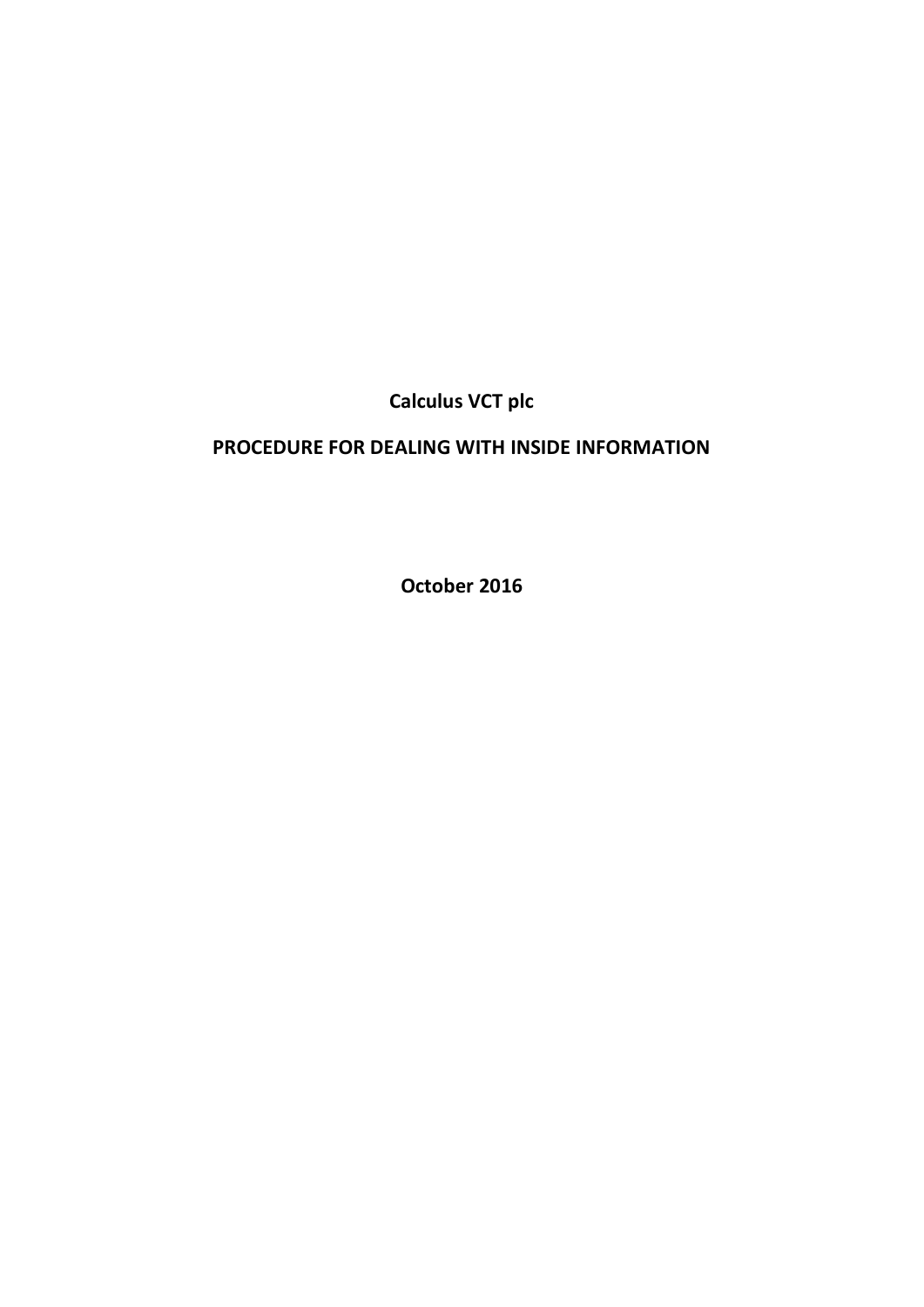## **Inside information**

'Inside Information' means information which relates to the Company or any Company Securities, which is not publicly available, which is likely to have a non-trivial effect on the price of Company Securities and which an investor would be likely to use as part of the basis of his or her investment decision.

## **Identification of inside information**

- There is very little trade or movement in the Company's shares, and due to liquidity problems the share price does not necessarily represent the price at which an investor could buy or sell shares.
- However the share price is to a greater or lesser extent linked to the net asset value (NAV) of the Company.
- Given the spread of investments with no one company representing more than 20% of the portfolio and regular revaluations of the portfolio, it is unlikely that the price movement of one investee company would be of the magnitude to have a significant impact on the total portfolio.
- However a major movement in the valuation of an investee company could potentially have a significant effect on the NAV. This could arise if there were to be a bid for an unquoted investee company at a price significantly above carrying value.
- Any decision to substantially change the dividend policy, the investment policy, carry out a fund raising or carry out some other corporate action could also potentially be inside information.

## **Procedure**

- Any director (or the Company secretary) who becomes aware that he or she has inside information or potential inside information should notify each of the remaining board members and the Company Secretary without delay of this fact unless he or she is prohibited from so doing, and/or it would not be in the Company's legitimate interests for this to happen and or/there is a conflict of interest.
- Legal advice or advice from the Company's broker should be taken as appropriate
- As soon as possible after the obtaining of the information, a discussion should be held between such directors and/or the company secretary as have been notified and have the information to discuss the information and to consider the impact it may have on the Company's share price.
- Care must be taken to ensure that the information is accurate and up to date
- If it is decided that it is inside information, those parties who are aware of it must be entered in the insiders list including the time and date that they were made aware of the information.
- Such directors as are aware of it, taking advice as required, must determine whether the information should be disclosed as soon as possible or whether there are reasons for delay.
- If it is decided that an immediate announcement is required any director who has not to date been informed must be informed.